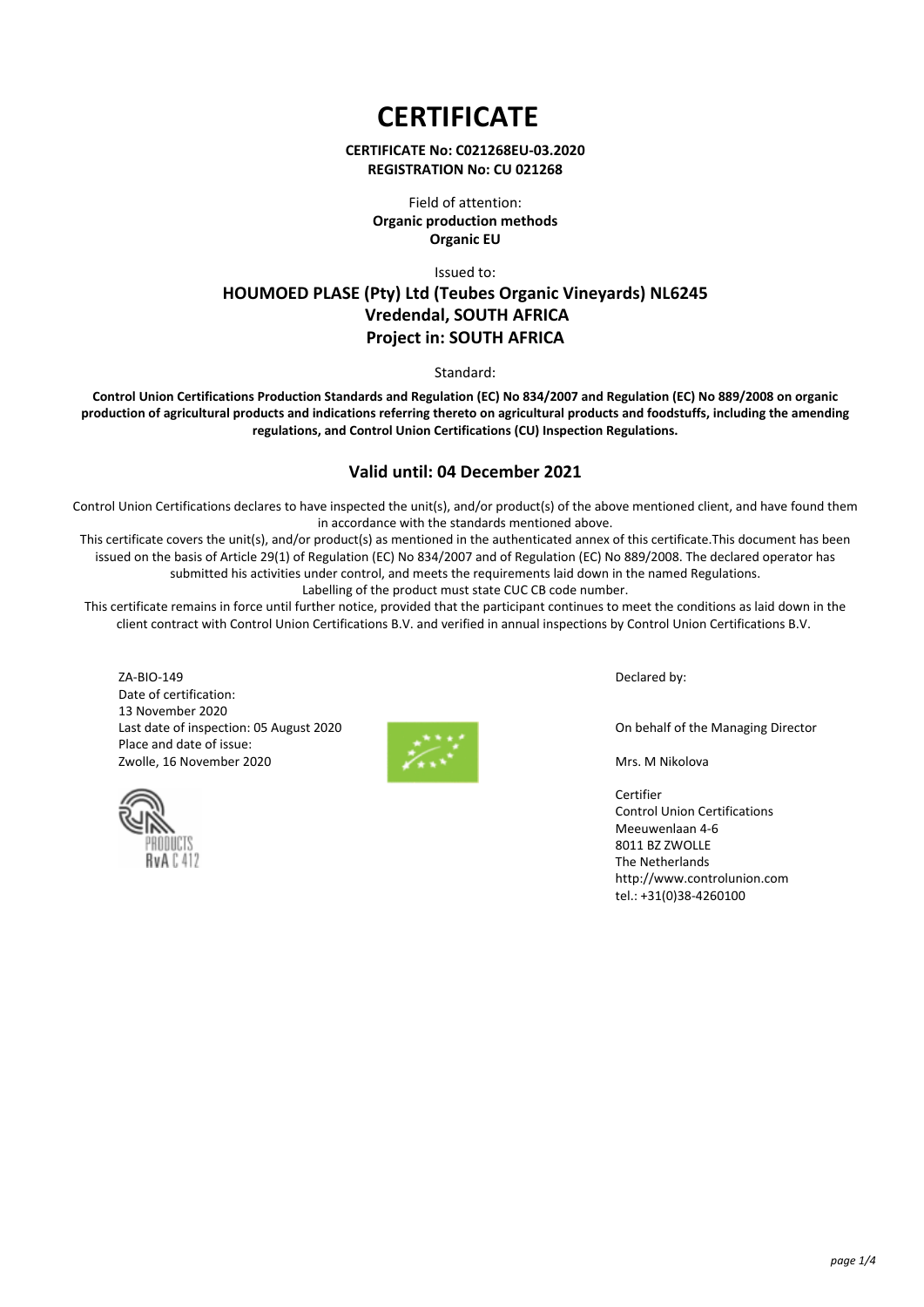# **Annex to CERTIFICATE No: C021268EU-03.2020 REGISTRATION No: CU 021268 Organic production methods Organic EU**

HOUMOED PLASE (Pty) Ltd (Teubes Organic Vineyards) NL6245 Houmoed Plase 8160 Vredendal SOUTH AFRICA Legally represented by: Mr. J. Teubes

This certificate covers the following PRODUCT(S) which meet(s) the criteria of the Regulation (EEC) No. 834/2007 and 889/2008 including the amending regulations, which are applicable to the below indicated status:

### **Organic products**

| Product no. | Name of product                       | Single/<br><b>Multi-ingredient</b> | Processing unit(s)    |
|-------------|---------------------------------------|------------------------------------|-----------------------|
| P014479     | Grapes (chenin blanc)                 | single                             | PRC 027594            |
| P065477     | Grapes (grenache)                     | single                             | PRC 027594            |
| P 007722    | Grapes (cabernet sauvignon)           | single                             | PRC 027594            |
| P 007724    | Grapes (shiraz)                       | single                             | PRC 027594            |
| P 130365    | Grapes (rubernet)                     | single                             | PRC 027594            |
| P 130370    | Grapes (sugra)                        | single                             | PRC 027594, PRC107059 |
| P 182827    | <b>Teubes Chenin Blanc</b>            | multi                              | PRC 027594            |
| P 182828    | <b>Teubes Grenache</b>                | multi                              | PRC 027594            |
| P 182829    | Zero Sulphur Added Shiraz             | multi                              | PRC 027594            |
| P182830     | Zero Sulphur Added Pinotage           | multi                              | PRC 027594            |
| P 182831    | Zero Sulphur Added Chenin Blanc       | multi                              | PRC 027594            |
| P182832     | Zero Sulphur Added Cabernet Sauvignon | multi                              | PRC 027594            |
| P 191578    | Wine (Chenin Blanc) bulk              | multi                              | PRC 027594, PRC107058 |
| P 191579    | Wine (Grenache) bulk                  | multi                              | PRC 027594, PRC107058 |
| P 191580    | Wine (Malbec) bulk                    | multi                              | PRC 027594, PRC107058 |
| P 191581    | Wine (Pinotage) bulk                  | multi                              | PRC 027594, PRC107058 |
| P 191582    | Wine (Sauvignon blanc) bulk           | multi                              | PRC 027594, PRC107058 |
| P 182810    | <b>Teubes Cabernet Sauvignon</b>      | multi                              | PRC 027594            |
| P 182812    | <b>Teubes Pinotage</b>                | multi                              | PRC 027594            |
| P 182813    | <b>Teubes Shiraz</b>                  | multi                              | PRC 027594            |
| P008306     | Raisins                               | single                             | PRC 027594, PRC107059 |
| P 116754    | Wine (Cabernet Sauvignon) bulk        | multi                              | PRC 027594, PRC107058 |
| P 116755    | Wine (Shiraz) bulk                    | multi                              | PRC 027594, PRC107058 |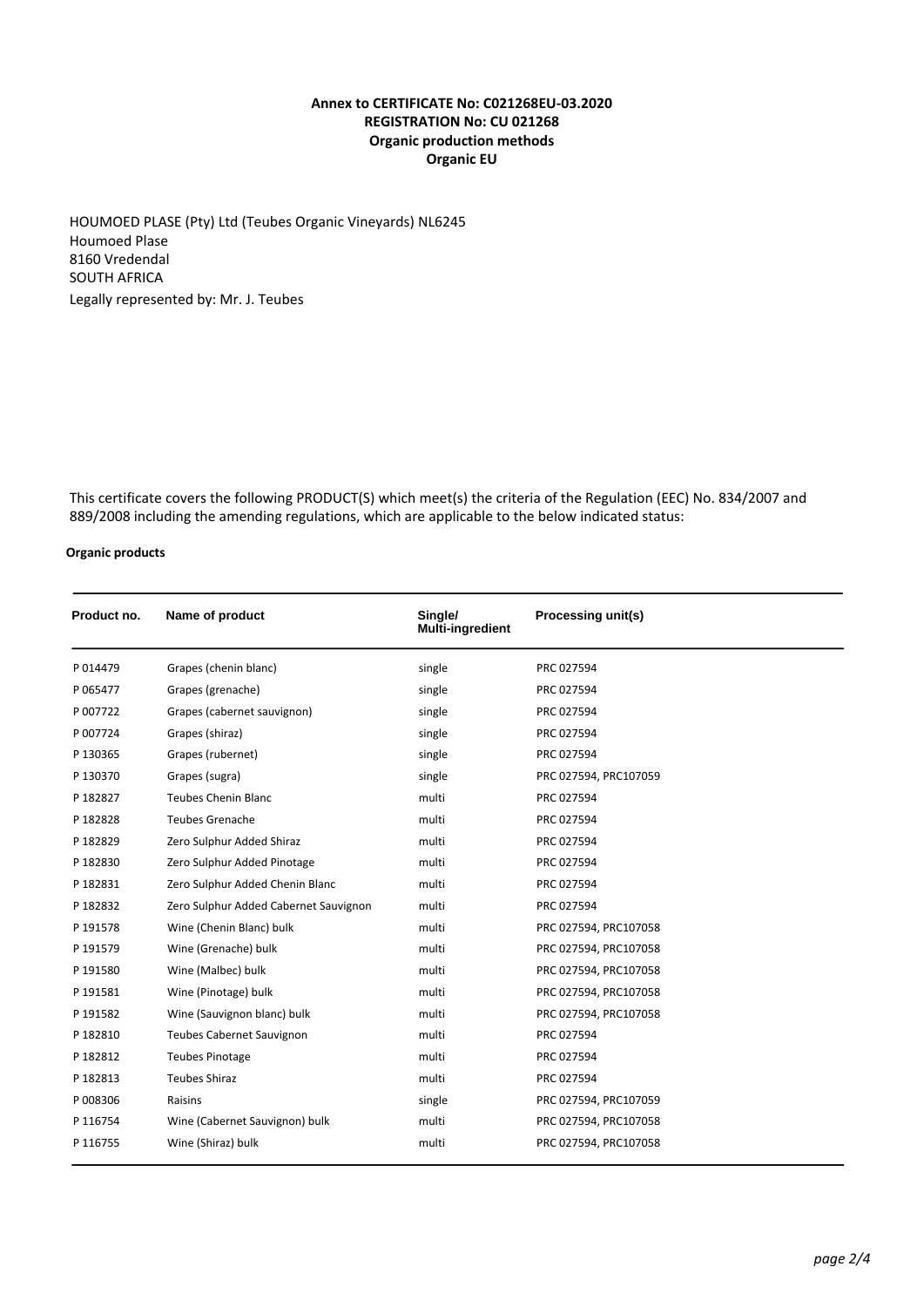# **Annex to CERTIFICATE No: C021268EU-03.2020 REGISTRATION No: CU 021268 Organic production methods Organic EU**

#### **In conversion products**

| Product no. | Name of product             | Single/<br><b>Multi-ingredient</b> | Processing unit(s) |
|-------------|-----------------------------|------------------------------------|--------------------|
| P015711     | Grapes (mouvedre)           | single                             | PRC 027594         |
| P050047     | Rooibos tea                 | single                             | PRC 027594         |
| P059273     | Grapes (malbec)             | single                             | PRC 027594         |
| P065477     | Grapes (grenache)           | single                             | PRC 027594         |
| P 007722    | Grapes (cabernet sauvignon) | single                             | PRC 027594         |
| P 182825    | Grapes (Pinot Gris)         | single                             | PRC 027594         |
| P182826     | Grapes (Tannat)             | single                             | PRC 027594         |

\* parallel production of this product takes place

\*\* organic:

in accordance with Regulation 834/2007 and 889/2008 and CU inspection regulation.

\*\*\* in conversion:

in accordance with article 62 of Regulation (EEC) No. 889/2008.

This certificate covers the following PRODUCTION / AQUACULTURE UNIT(S) which meet(s) the criteria of the Regulation (EEC) No. 834/2007 and 889/2008 including the amending regulations, which are applicable to the below indicated status:

#### **Individual farmers**

| Unit no.   | Name of unit                                                    | Unit<br>ref. | Organic **<br>ha | In conversion ***<br>ha | <b>Products</b>                                                                                                                                                                                     |
|------------|-----------------------------------------------------------------|--------------|------------------|-------------------------|-----------------------------------------------------------------------------------------------------------------------------------------------------------------------------------------------------|
| PRD 000396 | HOUMOED PLASE (Pty) Ltd<br>(Teubes Organic Vineyards)<br>NL6245 | $F-01$       | 41.88            | 17.80                   | Grapes (cabernet sauvignon) Grapes (shiraz) Grapes<br>(chenin blanc) Grapes (mouvedre) Grapes (malbec)<br>Grapes (grenache) Grapes (rubernet) Grapes (sugra)<br>Grapes (Pinot Gris) Grapes (Tannat) |
|            |                                                                 |              | 41.88            | 17.80                   |                                                                                                                                                                                                     |